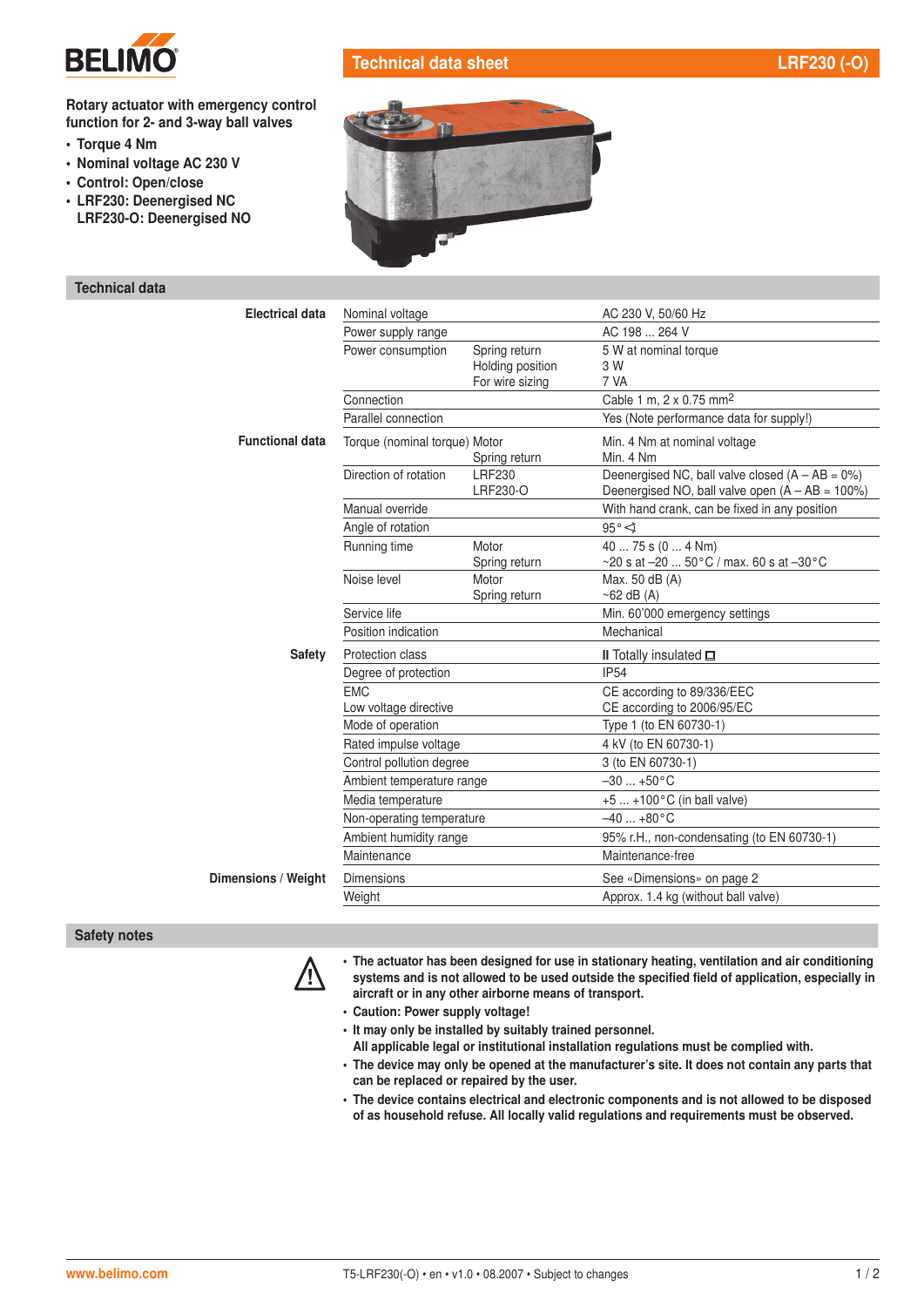| <b>LRF230 (-O)</b> |  |
|--------------------|--|
|                    |  |



| <b>Product features</b>            |                                                                                                                                                                                                                                                 |  |  |  |
|------------------------------------|-------------------------------------------------------------------------------------------------------------------------------------------------------------------------------------------------------------------------------------------------|--|--|--|
| Mode of operation                  | The actuator moves the ball valve to its normal working position while tensioning the return<br>spring at the same time. If the power supply is interrupted, the energy stored in the spring moves<br>the ball valve back to its safe position. |  |  |  |
| Simple direct mounting             | With WLF mounting kit (accessory) simple direct mounting on the ball valve with only one screw.<br>The mounting position in relation to the ball valve can be selected in 90 $\degree$ steps.                                                   |  |  |  |
| <b>Manual override</b>             | The ball valve can be manually operated and fixed in any position using a hand crank. Release<br>of the locking mechanism can be achieved manually or automatically by applying the supply<br>voltage.                                          |  |  |  |
| <b>High functional reliability</b> | The actuator is overload-proof, requires no limit switches and automatically stops when the end<br>stop is reached.                                                                                                                             |  |  |  |
| <b>Combination valve actuators</b> | Refer to the valve documentation for suitable valves, their permitted media temperatures and<br>closing pressures.                                                                                                                              |  |  |  |

## Electrical installation



## Dimensions [mm]



|     | <b>Further documentations</b> | • Complete overview of actuators for water solutions<br>• Data sheets for ball valves<br>• Installation instructions for actuators and/or ball valves<br>• Notes for project planning (hydraulic characteristic curves and circuits, installation regulations,<br>commissioning, maintenance etc.) |                |
|-----|-------------------------------|----------------------------------------------------------------------------------------------------------------------------------------------------------------------------------------------------------------------------------------------------------------------------------------------------|----------------|
| 2/2 |                               | T5-LRF230(-O) $\cdot$ en $\cdot$ v1.0 $\cdot$ 08.2007 $\cdot$ Subject to changes                                                                                                                                                                                                                   | www.belimo.com |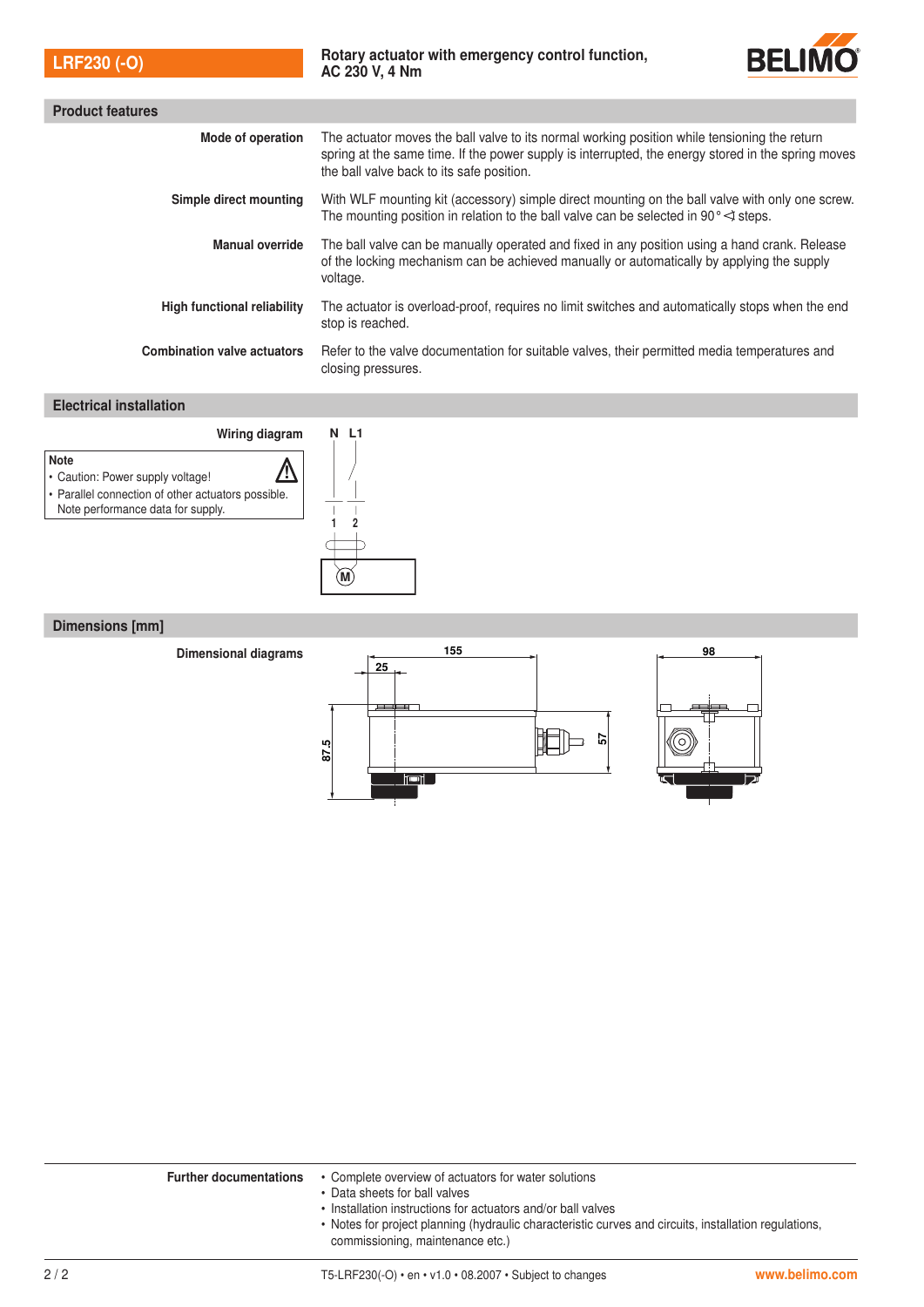**BELIMO** 

70690-00001.D

70690-00001.D